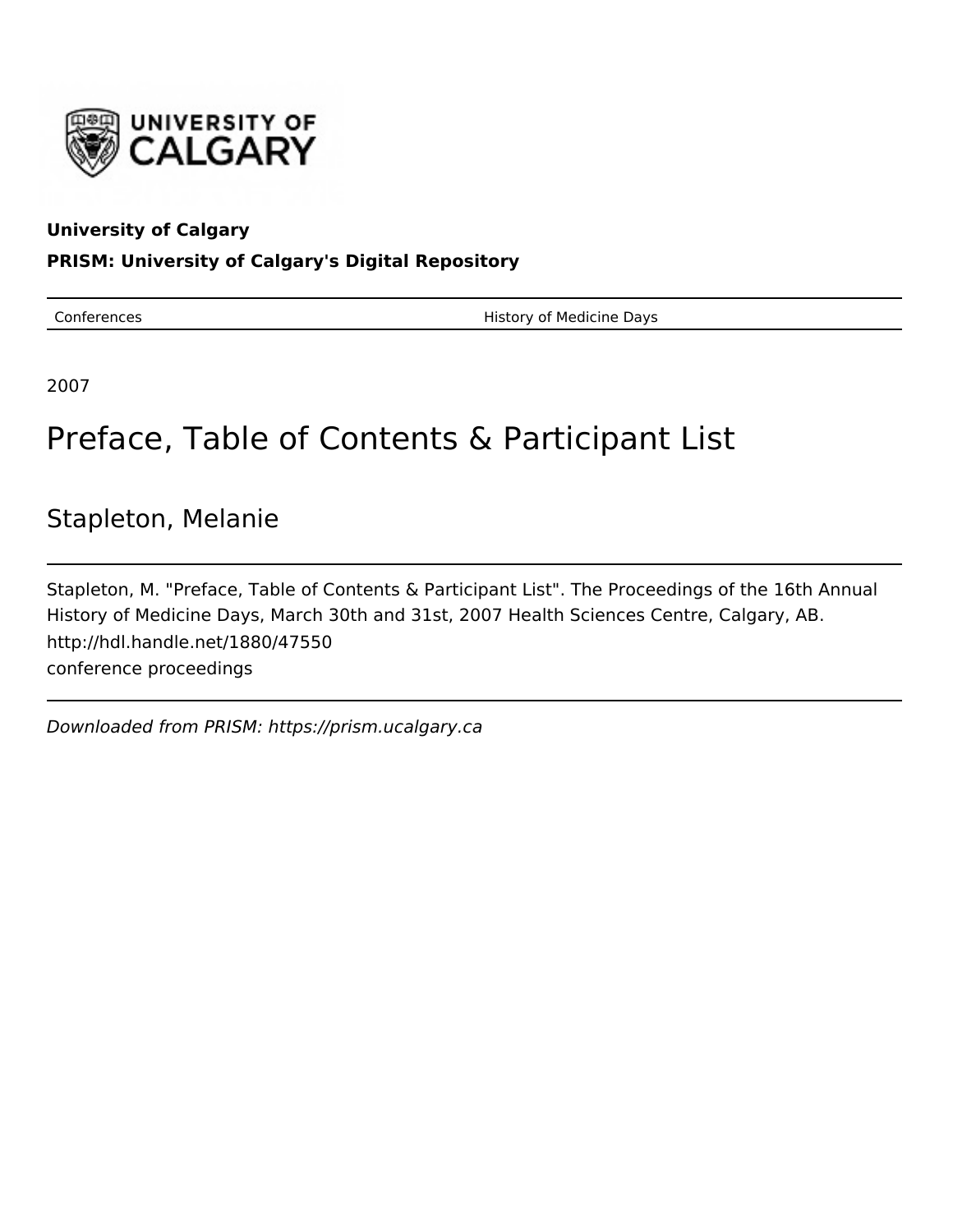# *The Proceedings of the 16th Annual*

# **HISTORY OF MEDICINE DAYS**

**Faculty of Medicine The University of Calgary**



**АΝΙΣΤΑΤΕ TA APXAIA INA ΣΠEYΔΗTE TA KAINA**

**March 30th and 31st, 2007** 

**Health Sciences Centre, Calgary, AB** 

**Edited by Dr. Melanie Stapleton**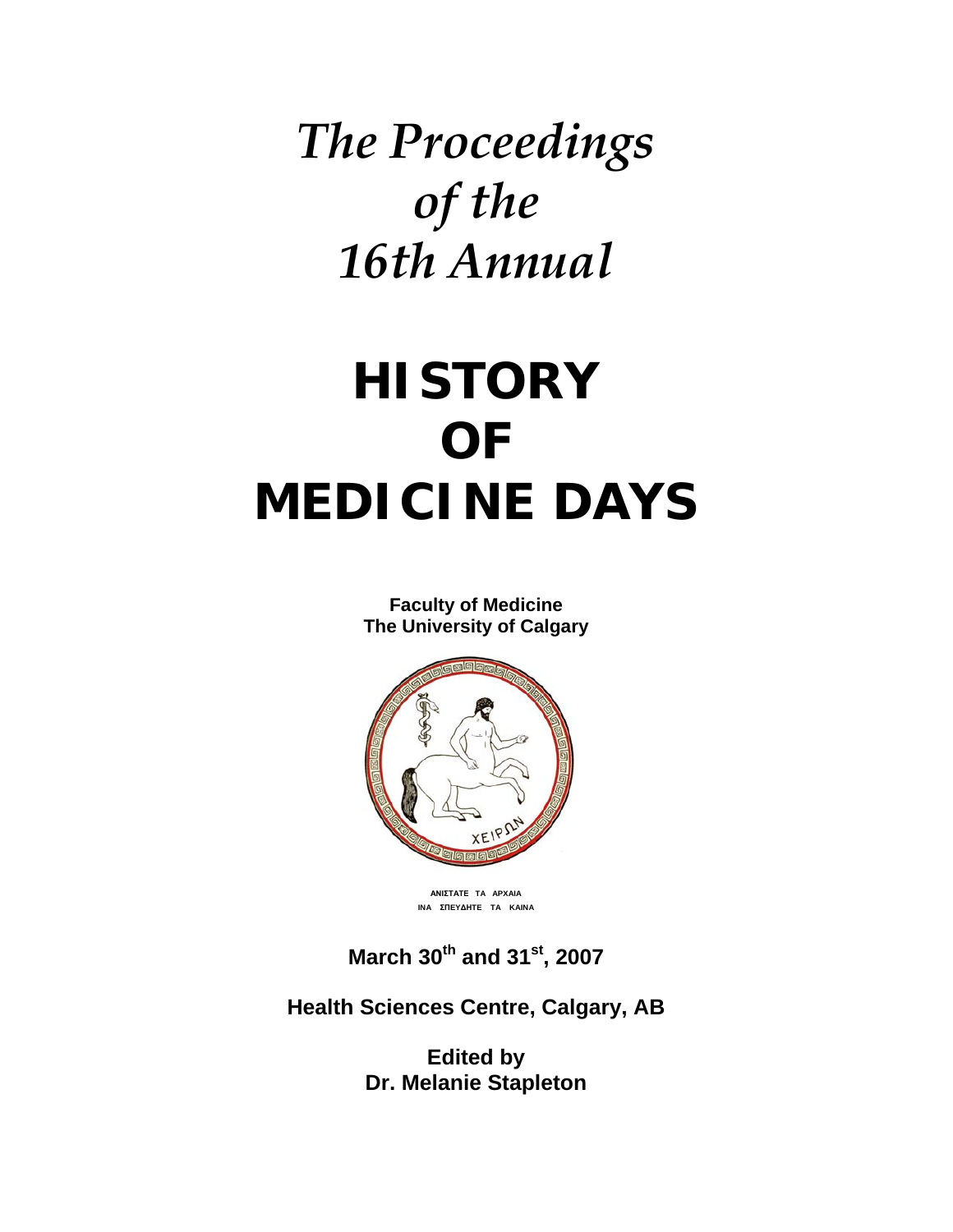# *Contents*

## *Presentations:*

#### *Session 1 - Technology*

| Nothing But the Truth So Help Me God: The History of Magnetic Resonance Imaging |
|---------------------------------------------------------------------------------|
| From India to Italy: Susruta's Influence on Italian Rhinoplasty                 |
| Crippen: A Victim of Change                                                     |
| On the Development of Artificial Limbs: Myoelectric Prosthetics                 |
| The Ebb and Flow of Peritoneal Dialysis                                         |

#### *Session 2 – The Profession*

| The Cost of Mistakes: Penalities for Surgical Malpractice Through the Ages                                           |
|----------------------------------------------------------------------------------------------------------------------|
|                                                                                                                      |
| The Changing Dynamics of the Patient-Physician Relationship: From the $17th$ Century to<br>the Modern Electronic Age |
| Beneficence, Non-Maleficience (and Social Justice?): Medical Students as Political<br>Activists                      |
|                                                                                                                      |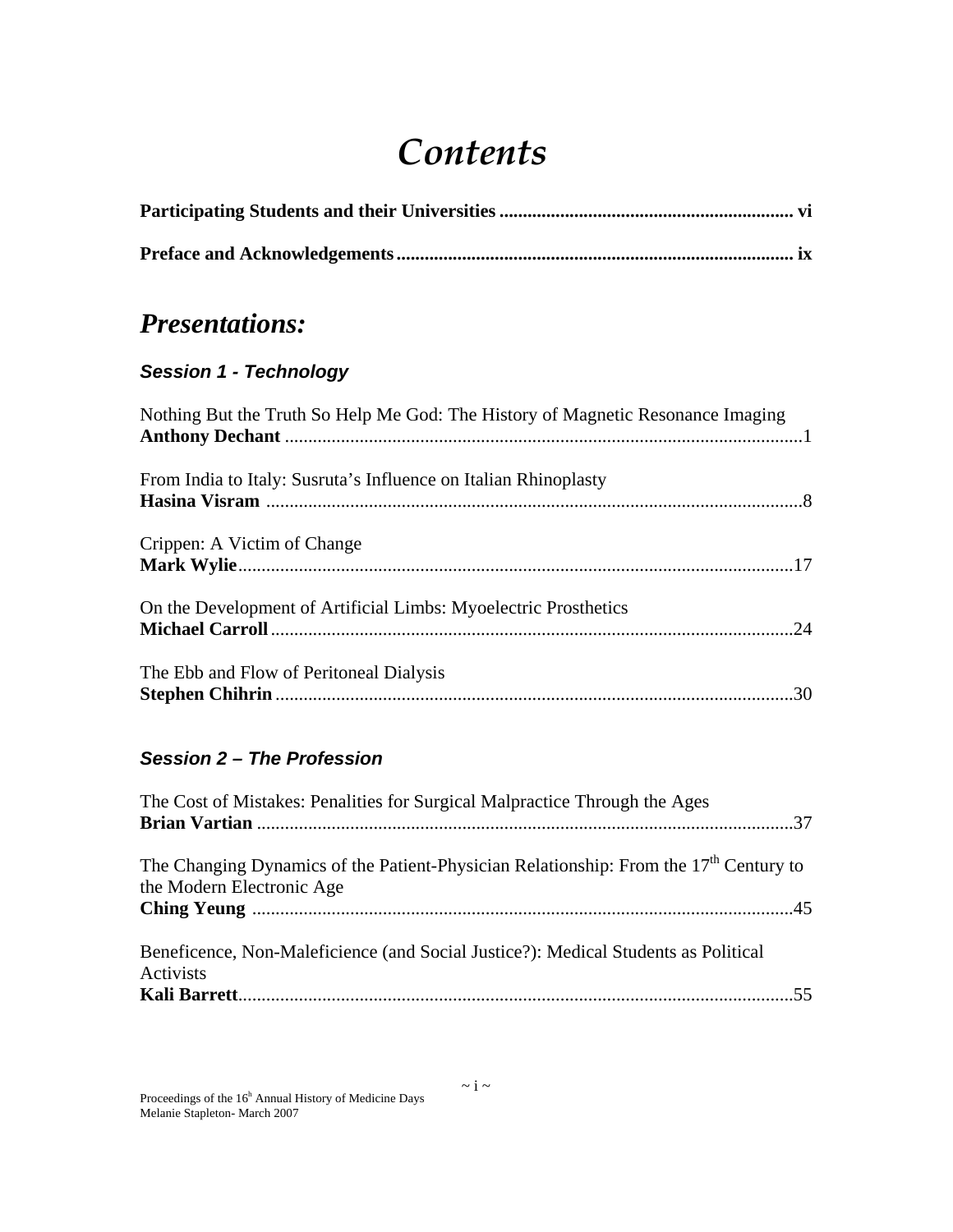| Monstrous Brains and Puny Bodies: The Struggle for Female Physicians in Canada |  |
|--------------------------------------------------------------------------------|--|
| 1800-1950                                                                      |  |
|                                                                                |  |
| The Physician in Ancient Rome                                                  |  |
|                                                                                |  |
|                                                                                |  |

#### *Session 3 - CAM*

| The Use of Copper Bracelets in Treatment of Rheumatoid Arthritis                                   |  |
|----------------------------------------------------------------------------------------------------|--|
|                                                                                                    |  |
| The Legacy of Mesmer: His Theories and their Influence in the Modern World                         |  |
| Inter-Practice Competition: Milestones in the Relationship between Physicians and<br>Chiropractors |  |
|                                                                                                    |  |
| Rhidroga: Evolution of Ayurveda and Its Use in Cardovascular Medicine                              |  |

#### *Session 4 - Challenges*

| Near-Death Experiences: Challenging the Consciousness                                         |  |
|-----------------------------------------------------------------------------------------------|--|
|                                                                                               |  |
| Intracapsular Cataract Extraction: A Contending Slice of the History of Ophthalmic<br>Surgery |  |
|                                                                                               |  |
| Models that Change: The Study of Gay Identity Development                                     |  |

#### *Session 5 - Century*

| The Pioneers of Reconstructive Surgery |  |
|----------------------------------------|--|
|                                        |  |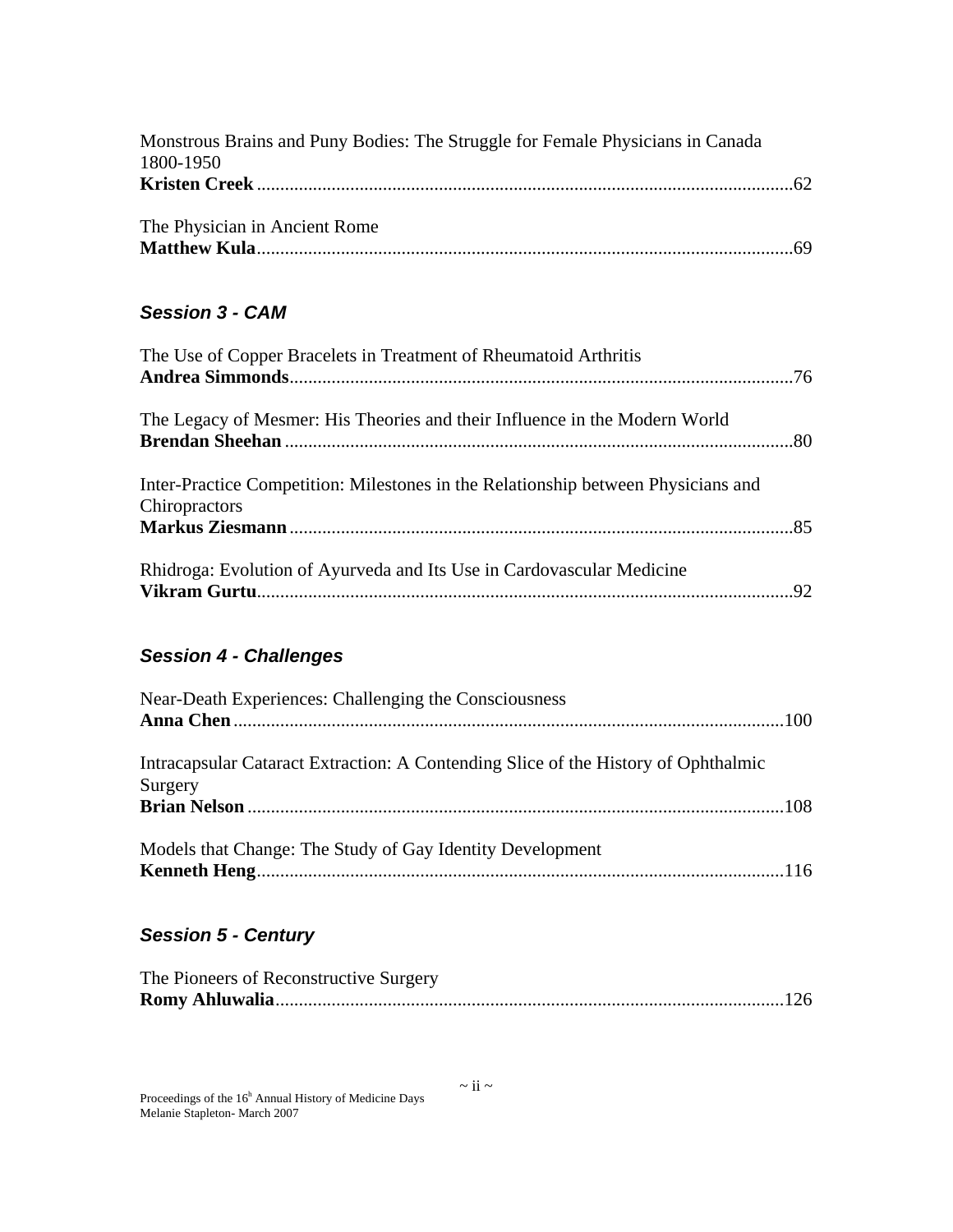| CSI St. Helena: How Did Napoleon Die – Murder or Gastric Cancer? |  |
|------------------------------------------------------------------|--|
|                                                                  |  |

## *Session 6 – 19th-20th Century*

| Psychiatric Care in Ontario's Asylums in a Comparative Context, 1890-1910           |  |
|-------------------------------------------------------------------------------------|--|
|                                                                                     |  |
|                                                                                     |  |
| A Missionary in China: Dr. Jessie McDonald                                          |  |
|                                                                                     |  |
|                                                                                     |  |
| Relearning in Military Surgery: The Contributions of Princess Vera Gedroits         |  |
|                                                                                     |  |
|                                                                                     |  |
| Max Brodel (1870-1941): His Artistic Influence on Surgical Learning at John Hopkins |  |
| <b>Medical School</b>                                                               |  |
|                                                                                     |  |
| Sir James MacKenzie (1853-1925): Pioneer in Cardiac Monitoring                      |  |
|                                                                                     |  |
|                                                                                     |  |

### *Session 7 – 21st Century*

| The Fact and Fallacy of Immortality                                                 |  |
|-------------------------------------------------------------------------------------|--|
|                                                                                     |  |
| History of Medical Ethics and Military Medicine, with a Focus on the Somalia Affair |  |
| The Evolution of Medical Underwriting in Life Insurance                             |  |
| Friends Treating Friends: Medicine and Multi-level Marketing                        |  |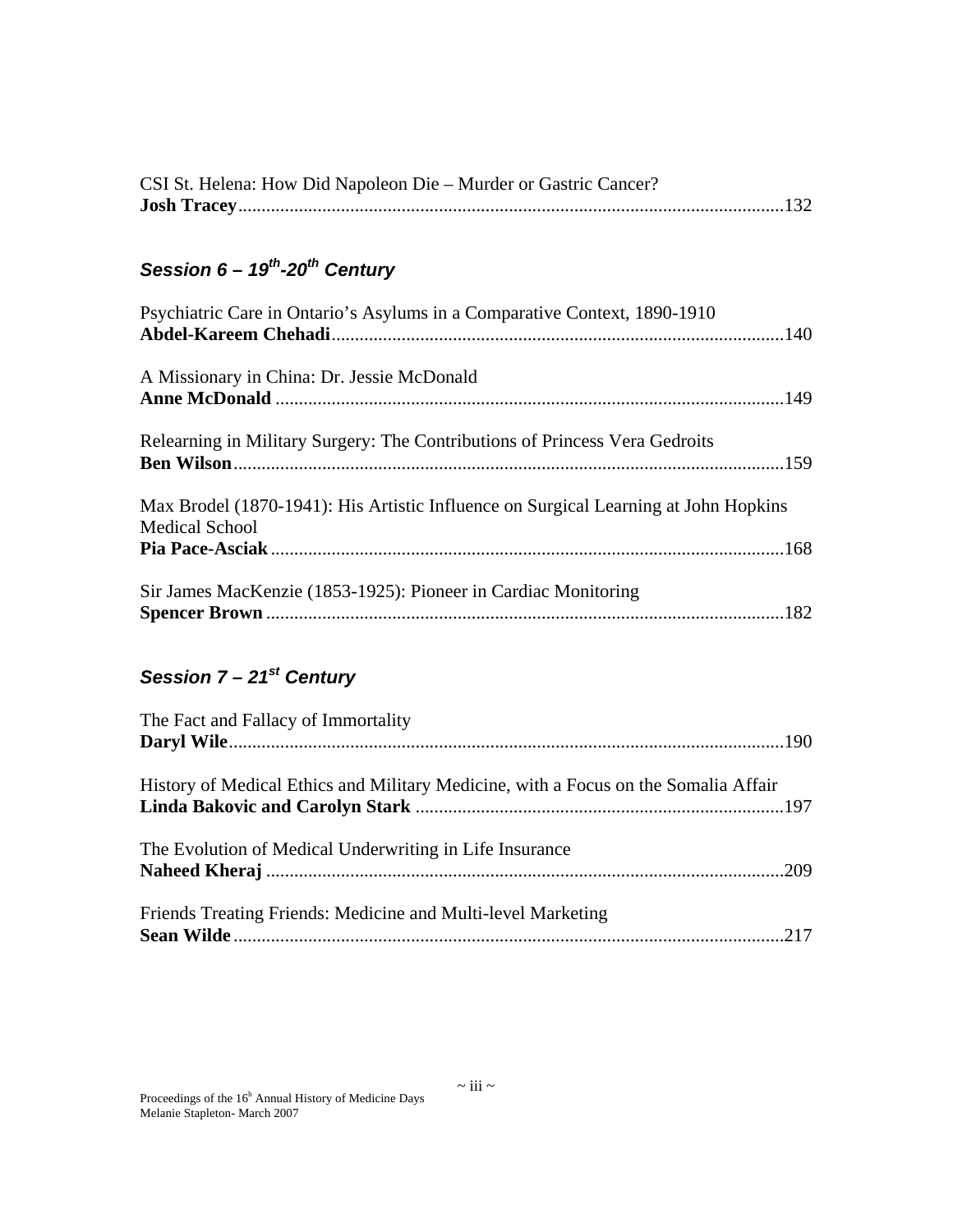#### *Session 8 – Ancient*

| A Historical Review of the Diagnosis and Treatment of Amblyopia               |  |
|-------------------------------------------------------------------------------|--|
|                                                                               |  |
| <b>Surgery in Ancient Times</b>                                               |  |
| Which Witch is Which? The Role of Skin Lesions in the Diagnosis of Witchcraft |  |

#### *Session 9 – Canadian*

| A 20 <sup>th</sup> Century Pediatrician and the Emergence of Modern Pediatrics |  |
|--------------------------------------------------------------------------------|--|
|                                                                                |  |
| What Were They Thinking? 1962 Saskatchewan Doctors' Strike                     |  |
| The Birth of a New Specialty: The History of Emergency Medicine in Canada      |  |

#### *Session 10 – Infectious Disease*

| History of the Pneumococcus: Conflict, Capsules and Conjugate Vaccines      |  |
|-----------------------------------------------------------------------------|--|
| Small Pox: Overcoming the Social Hurdles to Eradication                     |  |
| A Christmas Conundrum: What Ailed Tiny Tim?                                 |  |
| Of Swine and Fowl, Wolves and Ostrich: Preparing for Pandemic Influenza     |  |
| Social Scapegoats? Immigration, Infectious Disease and Quarantine in Canada |  |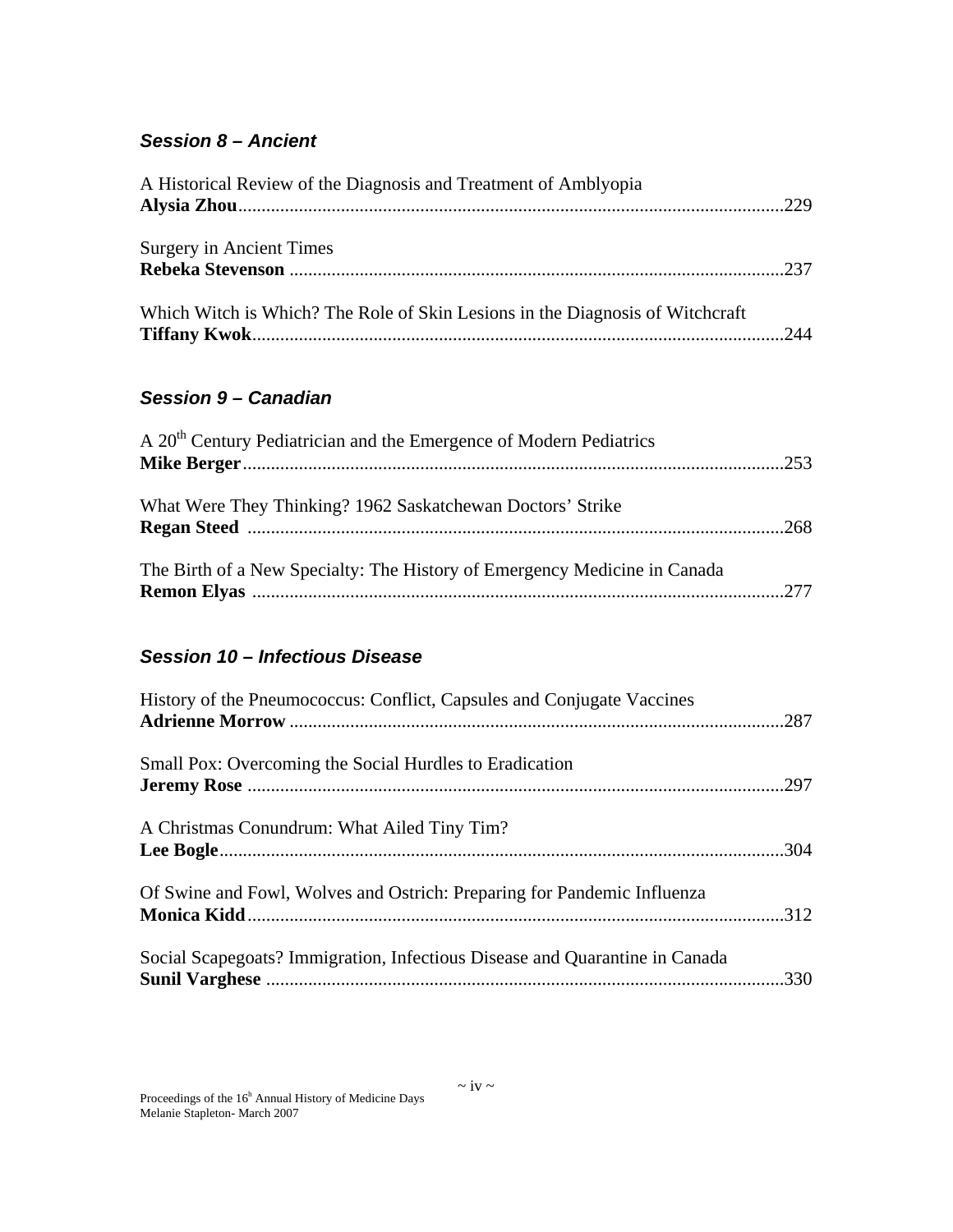### *Session 11 – Philosophy*

| The Evolution of Love                                                           |  |
|---------------------------------------------------------------------------------|--|
|                                                                                 |  |
| The Conceptual Evolution of Peptic Ulcer                                        |  |
|                                                                                 |  |
| Epilepsy: From Historical to Present-Day Antiquity                              |  |
|                                                                                 |  |
| The Psychoneuroimmunophysiological Responses to Incongruous Actions or          |  |
| Statements/Prevarications Made for the Purpose of Eliciting Rhythmic, Spasmodic |  |
| Expiratory Reflexes (Humour and Laughter in Medicine)                           |  |
|                                                                                 |  |
| Organ Wars: The Battle for Supremacy                                            |  |
|                                                                                 |  |
|                                                                                 |  |
|                                                                                 |  |

#### *Session 12 – Pharmacology*

| The Controversial Conquering of Pain                           |  |
|----------------------------------------------------------------|--|
|                                                                |  |
|                                                                |  |
| Coley's Toxin and Spontaneous Tumour Regression                |  |
|                                                                |  |
|                                                                |  |
| Just What the Doctor Ordered: A Medical History of Soft Drinks |  |
|                                                                |  |
|                                                                |  |

| List of papers presented at the conference with no submission of a formal |  |
|---------------------------------------------------------------------------|--|
|                                                                           |  |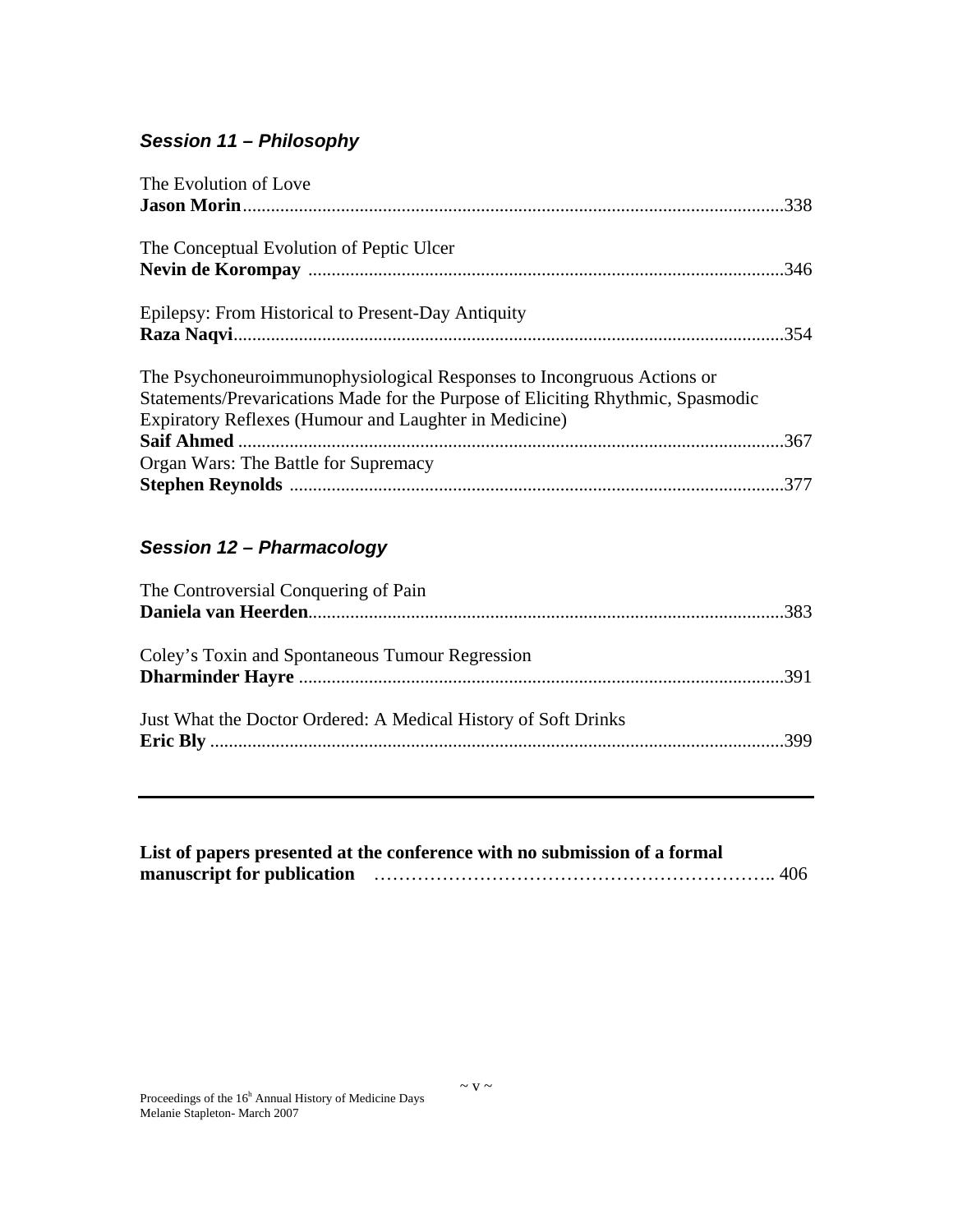# *Participating Students and their Academic Affiliation*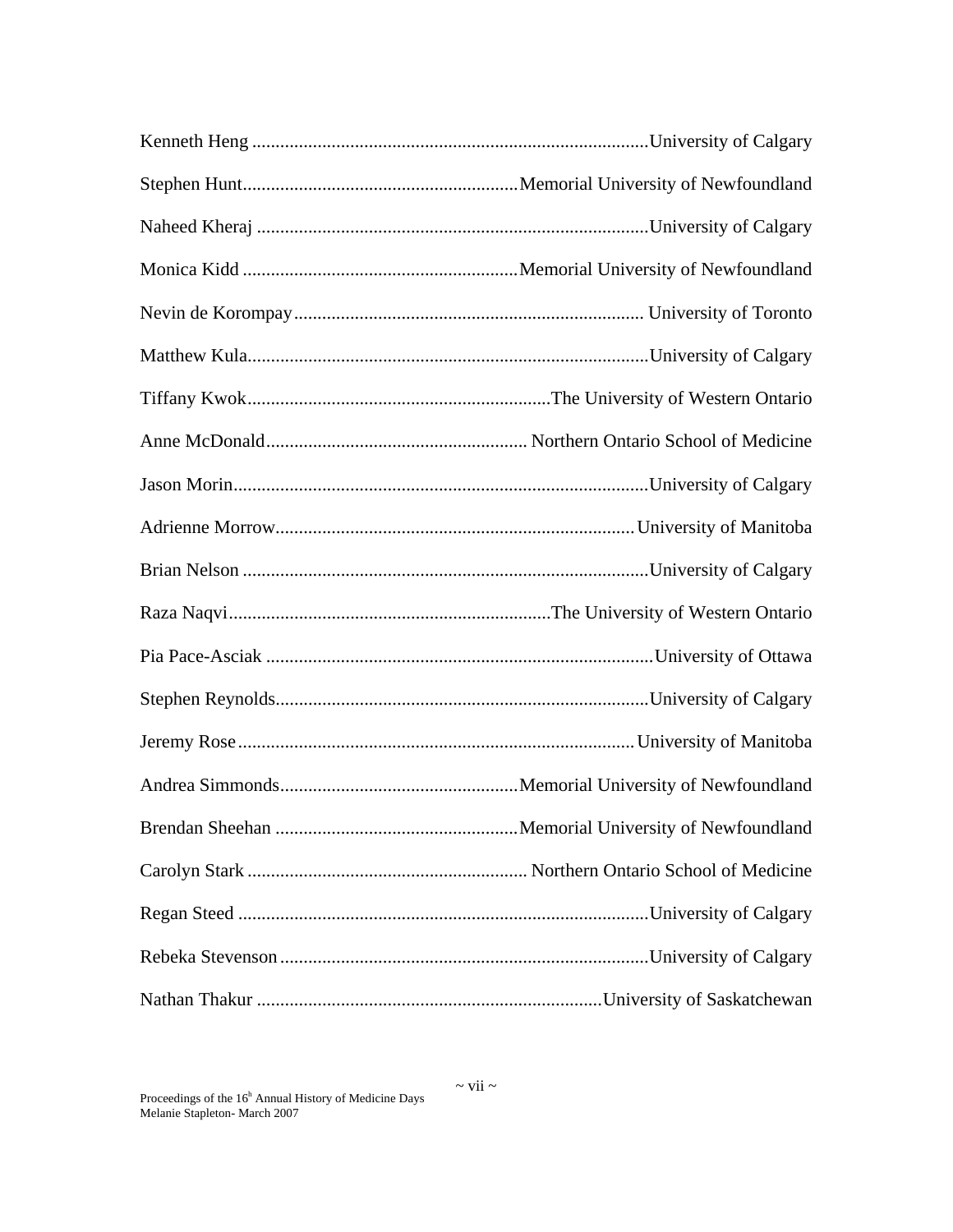$\sim$ viii $\sim$